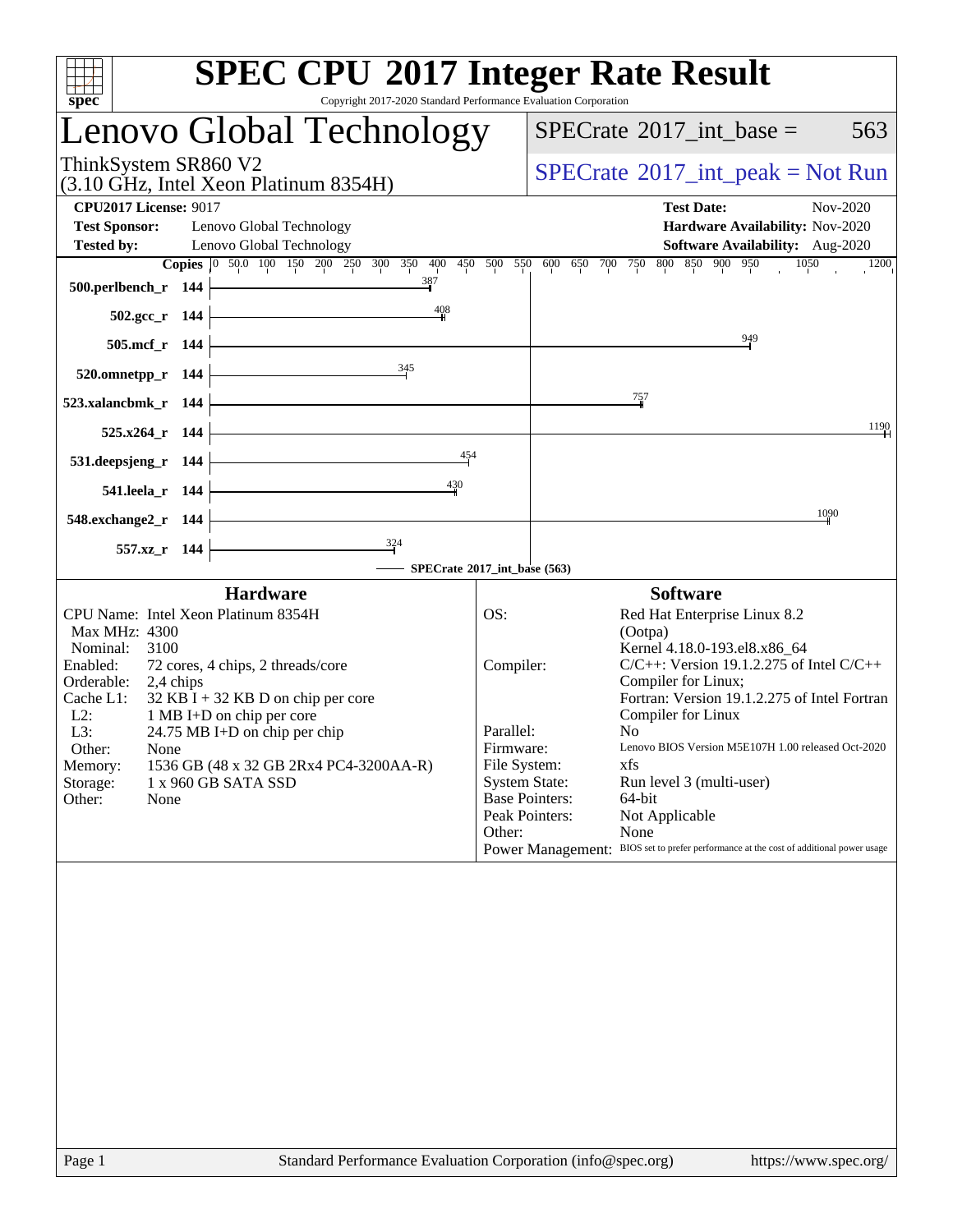

## Lenovo Global Technology

[SPECrate](http://www.spec.org/auto/cpu2017/Docs/result-fields.html#SPECrate2017intbase)<sup>®</sup>2017 int base = 563

#### (3.10 GHz, Intel Xeon Platinum 8354H) ThinkSystem SR860 V2<br>  $\begin{array}{c} \text{SPECrate} \textcirc 2017\_int\_peak = Not Run \end{array}$  $\begin{array}{c} \text{SPECrate} \textcirc 2017\_int\_peak = Not Run \end{array}$  $\begin{array}{c} \text{SPECrate} \textcirc 2017\_int\_peak = Not Run \end{array}$

**[Test Sponsor:](http://www.spec.org/auto/cpu2017/Docs/result-fields.html#TestSponsor)** Lenovo Global Technology **[Hardware Availability:](http://www.spec.org/auto/cpu2017/Docs/result-fields.html#HardwareAvailability)** Nov-2020 **[Tested by:](http://www.spec.org/auto/cpu2017/Docs/result-fields.html#Testedby)** Lenovo Global Technology **[Software Availability:](http://www.spec.org/auto/cpu2017/Docs/result-fields.html#SoftwareAvailability)** Aug-2020

**[CPU2017 License:](http://www.spec.org/auto/cpu2017/Docs/result-fields.html#CPU2017License)** 9017 **[Test Date:](http://www.spec.org/auto/cpu2017/Docs/result-fields.html#TestDate)** Nov-2020

### **[Results Table](http://www.spec.org/auto/cpu2017/Docs/result-fields.html#ResultsTable)**

|                                                     | <b>Base</b>   |                |              |                |       | <b>Peak</b>    |       |               |                |              |                |              |                |              |
|-----------------------------------------------------|---------------|----------------|--------------|----------------|-------|----------------|-------|---------------|----------------|--------------|----------------|--------------|----------------|--------------|
| <b>Benchmark</b>                                    | <b>Copies</b> | <b>Seconds</b> | <b>Ratio</b> | <b>Seconds</b> | Ratio | <b>Seconds</b> | Ratio | <b>Copies</b> | <b>Seconds</b> | <b>Ratio</b> | <b>Seconds</b> | <b>Ratio</b> | <b>Seconds</b> | <b>Ratio</b> |
| 500.perlbench_r                                     | 144           | 592            | 387          | 595            | 385   | 593            | 387   |               |                |              |                |              |                |              |
| $502.\text{sec}$ <sub>r</sub>                       | 144           | 501            | 407          | 495            | 412   | 499            | 408   |               |                |              |                |              |                |              |
| $505$ .mcf r                                        | 144           | 245            | 950          | 245            | 949   | 245            | 948   |               |                |              |                |              |                |              |
| 520.omnetpp_r                                       | 144           | 548            | 345          | 548            | 345   | 550            | 344   |               |                |              |                |              |                |              |
| 523.xalancbmk r                                     | 144           | 201            | 757          | 200            | 760   | 201            | 756   |               |                |              |                |              |                |              |
| 525.x264 r                                          | 144           | 211            | 1190         | 212            | 1190  | 213            | 1190  |               |                |              |                |              |                |              |
| 531.deepsjeng_r                                     | 144           | 364            | 454          | 364            | 454   | 363            | 454   |               |                |              |                |              |                |              |
| 541.leela_r                                         | 144           | 554            | 430          | 551            | 433   | 555            | 430   |               |                |              |                |              |                |              |
| 548.exchange2_r                                     | 144           | 348            | 1080         | 347            | 1090  | 347            | 1090  |               |                |              |                |              |                |              |
| 557.xz r                                            | 144           | 480            | 324          | 480            | 324   | 481            | 323   |               |                |              |                |              |                |              |
| $SPECrate^{\circledcirc}2017$ int base =<br>563     |               |                |              |                |       |                |       |               |                |              |                |              |                |              |
| $SPECrate^{\circ}2017$ int peak =<br><b>Not Run</b> |               |                |              |                |       |                |       |               |                |              |                |              |                |              |

Results appear in the [order in which they were run](http://www.spec.org/auto/cpu2017/Docs/result-fields.html#RunOrder). Bold underlined text [indicates a median measurement](http://www.spec.org/auto/cpu2017/Docs/result-fields.html#Median).

### **[Submit Notes](http://www.spec.org/auto/cpu2017/Docs/result-fields.html#SubmitNotes)**

 The numactl mechanism was used to bind copies to processors. The config file option 'submit' was used to generate numactl commands to bind each copy to a specific processor. For details, please see the config file.

### **[Operating System Notes](http://www.spec.org/auto/cpu2017/Docs/result-fields.html#OperatingSystemNotes)**

Stack size set to unlimited using "ulimit -s unlimited"

### **[Environment Variables Notes](http://www.spec.org/auto/cpu2017/Docs/result-fields.html#EnvironmentVariablesNotes)**

```
Environment variables set by runcpu before the start of the run:
LD_LIBRARY_PATH =
      "/home/cpu2017-1.1.0-ic19.1u2/lib/intel64:/home/cpu2017-1.1.0-ic19.1u2/l
      ib/ia32:/home/cpu2017-1.1.0-ic19.1u2/je5.0.1-32"
MALLOC_CONF = "retain:true"
```
### **[General Notes](http://www.spec.org/auto/cpu2017/Docs/result-fields.html#GeneralNotes)**

 Binaries compiled on a system with 1x Intel Core i9-7980XE CPU + 64GB RAM memory using Redhat Enterprise Linux 8.0 Transparent Huge Pages enabled by default Prior to runcpu invocation Filesystem page cache synced and cleared with: sync; echo 3> /proc/sys/vm/drop\_caches

**(Continued on next page)**

| Page 2<br>Standard Performance Evaluation Corporation (info@spec.org) | https://www.spec.org/ |
|-----------------------------------------------------------------------|-----------------------|
|-----------------------------------------------------------------------|-----------------------|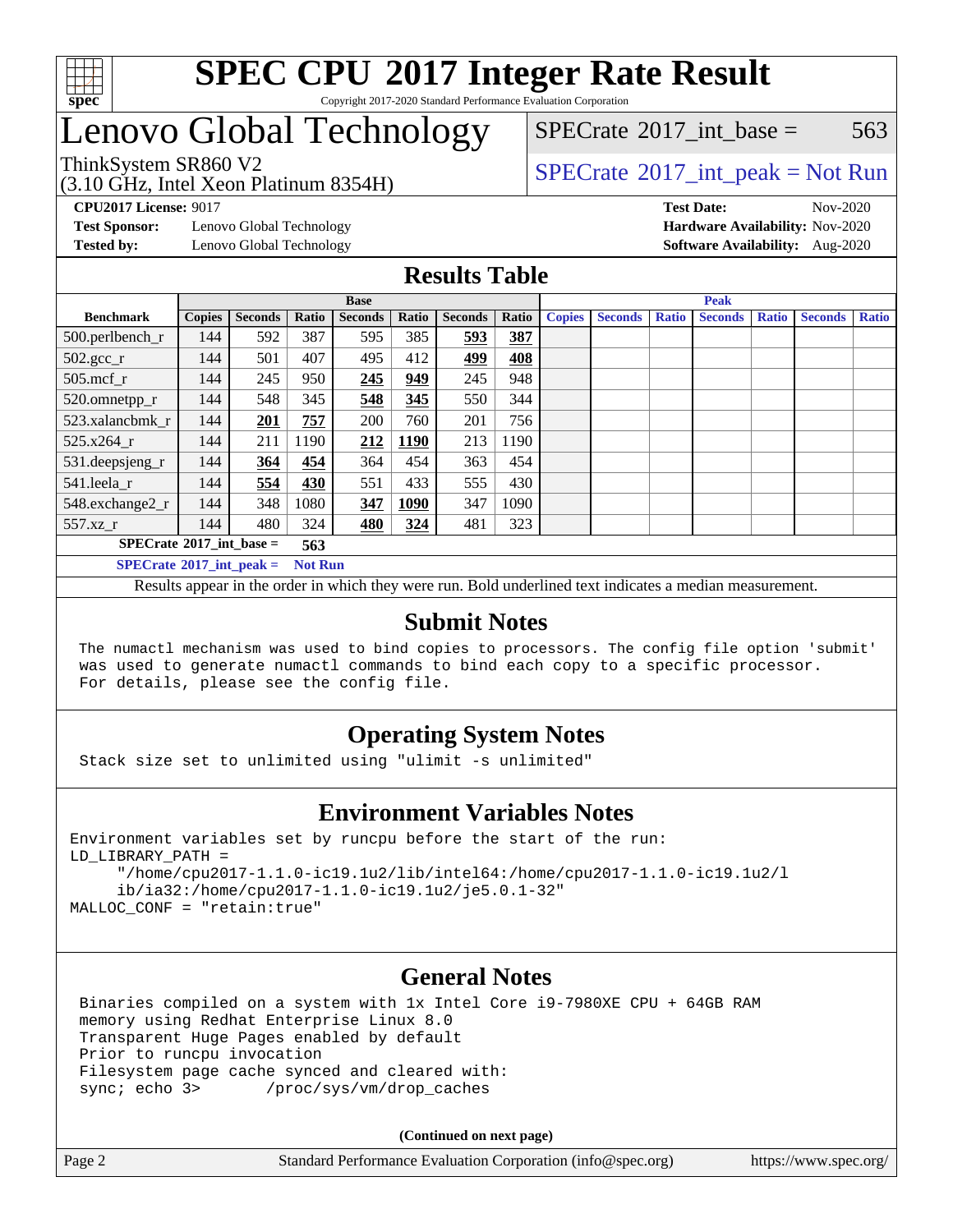

Copyright 2017-2020 Standard Performance Evaluation Corporation

### Lenovo Global Technology

[SPECrate](http://www.spec.org/auto/cpu2017/Docs/result-fields.html#SPECrate2017intbase)<sup>®</sup>2017 int base = 563

(3.10 GHz, Intel Xeon Platinum 8354H)

ThinkSystem SR860 V2<br>  $\begin{array}{c} \text{SPECrate} \textcirc 2017\_int\_peak = Not Run \end{array}$  $\begin{array}{c} \text{SPECrate} \textcirc 2017\_int\_peak = Not Run \end{array}$  $\begin{array}{c} \text{SPECrate} \textcirc 2017\_int\_peak = Not Run \end{array}$ 

**[Test Sponsor:](http://www.spec.org/auto/cpu2017/Docs/result-fields.html#TestSponsor)** Lenovo Global Technology **[Hardware Availability:](http://www.spec.org/auto/cpu2017/Docs/result-fields.html#HardwareAvailability)** Nov-2020 **[Tested by:](http://www.spec.org/auto/cpu2017/Docs/result-fields.html#Testedby)** Lenovo Global Technology **[Software Availability:](http://www.spec.org/auto/cpu2017/Docs/result-fields.html#SoftwareAvailability)** Aug-2020

**[CPU2017 License:](http://www.spec.org/auto/cpu2017/Docs/result-fields.html#CPU2017License)** 9017 **[Test Date:](http://www.spec.org/auto/cpu2017/Docs/result-fields.html#TestDate)** Nov-2020

#### **[General Notes \(Continued\)](http://www.spec.org/auto/cpu2017/Docs/result-fields.html#GeneralNotes)**

Page 3 Standard Performance Evaluation Corporation [\(info@spec.org\)](mailto:info@spec.org) <https://www.spec.org/> runcpu command invoked through numactl i.e.: numactl --interleave=all runcpu <etc> NA: The test sponsor attests, as of date of publication, that CVE-2017-5754 (Meltdown) is mitigated in the system as tested and documented. Yes: The test sponsor attests, as of date of publication, that CVE-2017-5753 (Spectre variant 1) is mitigated in the system as tested and documented. Yes: The test sponsor attests, as of date of publication, that CVE-2017-5715 (Spectre variant 2) is mitigated in the system as tested and documented. **[Platform Notes](http://www.spec.org/auto/cpu2017/Docs/result-fields.html#PlatformNotes)** BIOS configuration: Choose Operating Mode set to Maximum Performance and then set it to Custom Mode MONITOR/MWAIT set to Enabled DCU Streamer Prefetcher set to Disabled SNC set to Enabled LLC dead line alloc set to Disable Sysinfo program /home/cpu2017-1.1.0-ic19.1u2/bin/sysinfo Rev: r6365 of 2019-08-21 295195f888a3d7edb1e6e46a485a0011 running on localhost.localdomain Sat Nov 28 20:07:42 2020 SUT (System Under Test) info as seen by some common utilities. For more information on this section, see <https://www.spec.org/cpu2017/Docs/config.html#sysinfo> From /proc/cpuinfo model name : Intel(R) Xeon(R) Platinum 8354H CPU @ 3.10GHz 4 "physical id"s (chips) 144 "processors" cores, siblings (Caution: counting these is hw and system dependent. The following excerpts from /proc/cpuinfo might not be reliable. Use with caution.) cpu cores : 18 siblings : 36 physical 0: cores 0 1 2 3 4 8 9 10 11 16 17 18 19 20 24 25 26 27 physical 1: cores 0 1 2 3 4 8 9 10 11 16 17 18 19 20 24 25 26 27 physical 2: cores 0 1 2 3 4 8 9 10 11 16 17 18 19 20 24 25 26 27 physical 3: cores 0 1 2 3 4 8 9 10 11 16 17 18 19 20 24 25 26 27 From lscpu: Architecture: x86\_64 CPU op-mode(s): 32-bit, 64-bit Byte Order: Little Endian  $CPU(s):$  144 On-line CPU(s) list: 0-143 Thread(s) per core: 2 **(Continued on next page)**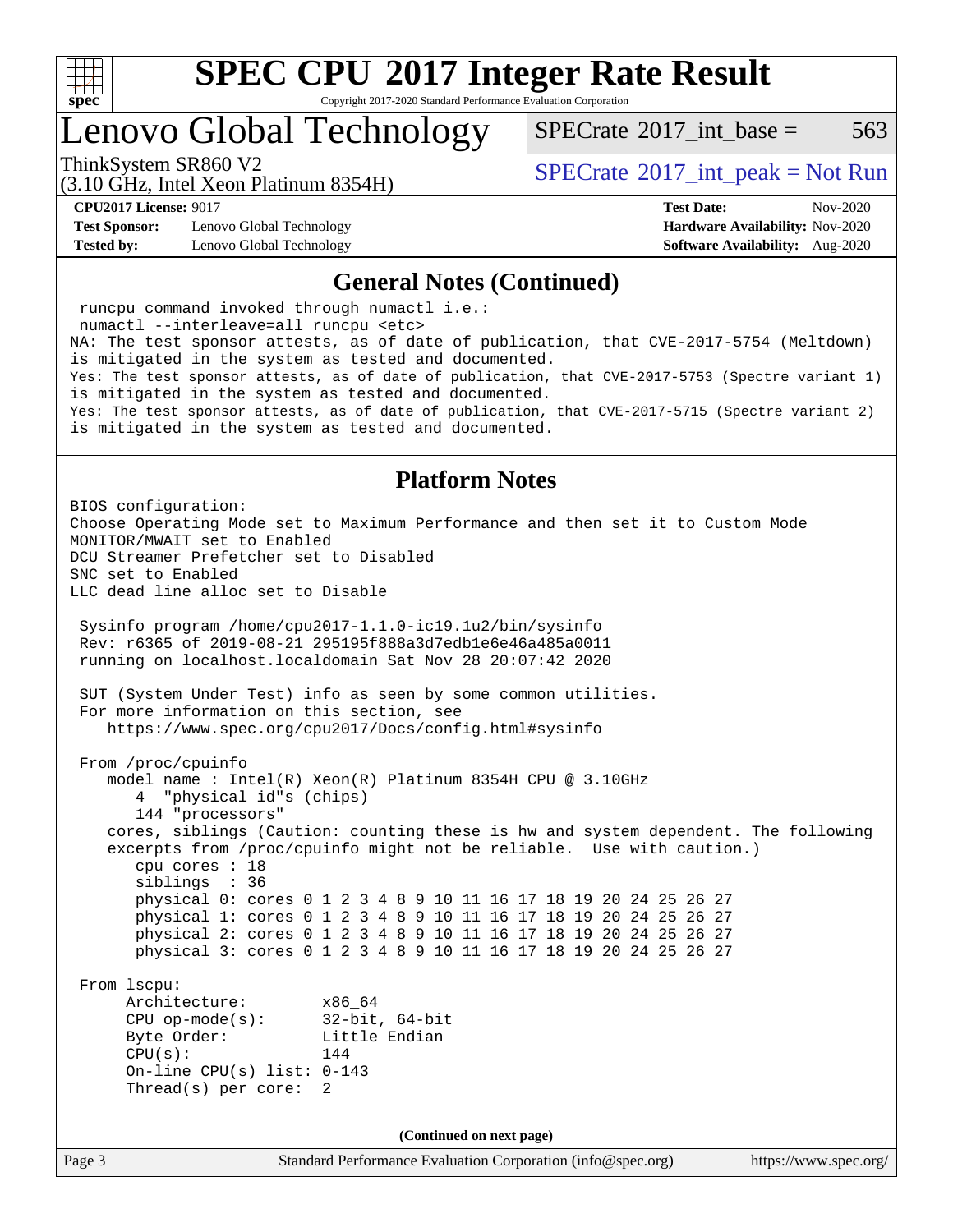

Copyright 2017-2020 Standard Performance Evaluation Corporation

### Lenovo Global Technology

 $SPECTate@2017_int\_base = 563$ 

(3.10 GHz, Intel Xeon Platinum 8354H)

ThinkSystem SR860 V2<br>  $(3.10 \text{ GHz} \text{ Intel } \text{Yoon}$  Blatinum 8354H) [SPECrate](http://www.spec.org/auto/cpu2017/Docs/result-fields.html#SPECrate2017intpeak)®[2017\\_int\\_peak = N](http://www.spec.org/auto/cpu2017/Docs/result-fields.html#SPECrate2017intpeak)ot Run

**[CPU2017 License:](http://www.spec.org/auto/cpu2017/Docs/result-fields.html#CPU2017License)** 9017 **[Test Date:](http://www.spec.org/auto/cpu2017/Docs/result-fields.html#TestDate)** Nov-2020

**[Test Sponsor:](http://www.spec.org/auto/cpu2017/Docs/result-fields.html#TestSponsor)** Lenovo Global Technology **[Hardware Availability:](http://www.spec.org/auto/cpu2017/Docs/result-fields.html#HardwareAvailability)** Nov-2020 **[Tested by:](http://www.spec.org/auto/cpu2017/Docs/result-fields.html#Testedby)** Lenovo Global Technology **[Software Availability:](http://www.spec.org/auto/cpu2017/Docs/result-fields.html#SoftwareAvailability)** Aug-2020

### **[Platform Notes \(Continued\)](http://www.spec.org/auto/cpu2017/Docs/result-fields.html#PlatformNotes)**

| $Core(s)$ per socket:                        | 18                                                                                   |
|----------------------------------------------|--------------------------------------------------------------------------------------|
| Socket(s):                                   | 4                                                                                    |
| NUMA $node(s)$ :                             | 8                                                                                    |
| Vendor ID:                                   | GenuineIntel                                                                         |
| CPU family:                                  | 6                                                                                    |
| Model:                                       | 85                                                                                   |
| Model name:                                  | $Intel(R) Xeon(R) Platinum 8354H CPU @ 3.10GHz$                                      |
| Stepping:                                    | 11                                                                                   |
| CPU MHz:                                     | 3741.501                                                                             |
| CPU max MHz:                                 | 4300.0000                                                                            |
| CPU min MHz:                                 | 1000.0000                                                                            |
| BogoMIPS:                                    | 6200.00                                                                              |
| Virtualization:                              | $VT - x$                                                                             |
| L1d cache:                                   | 32K                                                                                  |
| Lli cache:                                   | 32K                                                                                  |
| $L2$ cache:                                  | 1024K                                                                                |
| L3 cache:                                    | 25344K                                                                               |
| NUMA node0 CPU(s):                           | $0-2, 5, 6, 9, 10, 14, 15, 72-74, 77, 78, 81, 82, 86, 87$                            |
| NUMA nodel CPU(s):                           | 3, 4, 7, 8, 11-13, 16, 17, 75, 76, 79, 80, 83-85, 88, 89                             |
| NUMA node2 CPU(s):                           | 18-20, 23, 24, 27, 28, 32, 33, 90-92, 95, 96, 99, 100, 104, 105                      |
| NUMA node3 CPU(s):                           | 21, 22, 25, 26, 29-31, 34, 35, 93, 94, 97, 98, 101-103, 106, 107                     |
| NUMA $node4$ $CPU(s):$                       | 36-38, 41, 42, 45, 46, 50, 51, 108-110, 113, 114, 117, 118, 122, 123                 |
| NUMA node5 $CPU(s):$                         | 39, 40, 43, 44, 47-49, 52, 53, 111, 112, 115, 116, 119-121, 124, 125                 |
| NUMA node6 CPU(s):                           | 54-56, 59, 60, 63, 64, 68, 69, 126-128, 131, 132, 135, 136, 140, 141                 |
| NUMA node7 CPU(s):                           | 57, 58, 61, 62, 65-67, 70, 71, 129, 130, 133, 134, 137-139, 142, 143                 |
| Flaqs:                                       | fpu vme de pse tsc msr pae mce cx8 apic sep mtrr pge mca cmov                        |
|                                              | pat pse36 clflush dts acpi mmx fxsr sse sse2 ss ht tm pbe syscall nx pdpelgb rdtscp  |
|                                              | lm constant_tsc art arch_perfmon pebs bts rep_good nopl xtopology nonstop_tsc cpuid  |
|                                              | aperfmperf pni pclmulqdq dtes64 monitor ds_cpl vmx smx est tm2 ssse3 sdbg fma cx16   |
|                                              | xtpr pdcm pcid dca sse4_1 sse4_2 x2apic movbe popcnt tsc_deadline_timer aes xsave    |
|                                              | avx f16c rdrand lahf_lm abm 3dnowprefetch cpuid_fault epb cat_13 cdp_13              |
|                                              | invpcid_single intel_ppin ssbd mba ibrs ibpb stibp ibrs_enhanced tpr_shadow vnmi     |
|                                              | flexpriority ept vpid fsgsbase tsc_adjust bmil hle avx2 smep bmi2 erms invpcid rtm   |
|                                              | cqm mpx rdt_a avx512f avx512dq rdseed adx smap clflushopt clwb intel_pt avx512cd     |
|                                              | avx512bw avx512vl xsaveopt xsavec xgetbvl xsaves cqm_llc cqm_occup_llc cqm_mbm_total |
|                                              | cqm_mbm_local avx512_bf16 dtherm ida arat pln pts pku ospke avx512_vnni md_clear     |
| flush_l1d arch_capabilities                  |                                                                                      |
|                                              |                                                                                      |
| /proc/cpuinfo cache data                     |                                                                                      |
| cache size $: 25344$ KB                      |                                                                                      |
|                                              | From numactl --hardware WARNING: a numactl 'node' might or might not correspond to a |
|                                              |                                                                                      |
| physical chip.<br>$available: 8 nodes (0-7)$ |                                                                                      |
|                                              | node 0 cpus: 0 1 2 5 6 9 10 14 15 72 73 74 77 78 81 82 86 87                         |
| node 0 size: 193121 MB                       |                                                                                      |
| node 0 free: 192923 MB                       |                                                                                      |
|                                              |                                                                                      |
|                                              |                                                                                      |
|                                              | (Continued on next page)                                                             |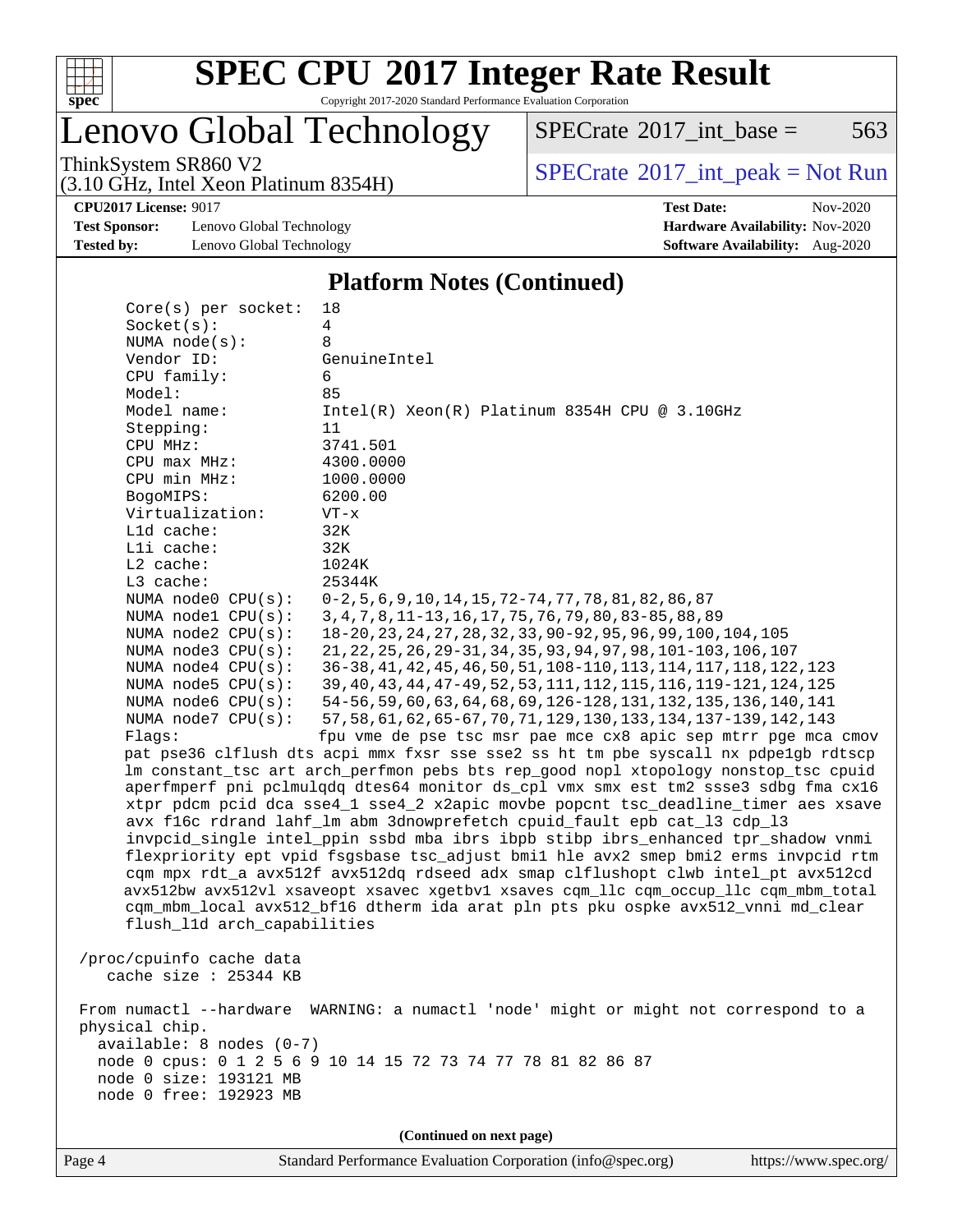

Copyright 2017-2020 Standard Performance Evaluation Corporation

### Lenovo Global Technology

 $SPECTate@2017\_int\_base = 563$ 

(3.10 GHz, Intel Xeon Platinum 8354H)

ThinkSystem SR860 V2<br>  $\begin{array}{c} \text{SPECrate} \textcirc 2017\_int\_peak = Not Run \end{array}$  $\begin{array}{c} \text{SPECrate} \textcirc 2017\_int\_peak = Not Run \end{array}$  $\begin{array}{c} \text{SPECrate} \textcirc 2017\_int\_peak = Not Run \end{array}$ 

**[Test Sponsor:](http://www.spec.org/auto/cpu2017/Docs/result-fields.html#TestSponsor)** Lenovo Global Technology **[Hardware Availability:](http://www.spec.org/auto/cpu2017/Docs/result-fields.html#HardwareAvailability)** Nov-2020 **[Tested by:](http://www.spec.org/auto/cpu2017/Docs/result-fields.html#Testedby)** Lenovo Global Technology **[Software Availability:](http://www.spec.org/auto/cpu2017/Docs/result-fields.html#SoftwareAvailability)** Aug-2020

**[CPU2017 License:](http://www.spec.org/auto/cpu2017/Docs/result-fields.html#CPU2017License)** 9017 **[Test Date:](http://www.spec.org/auto/cpu2017/Docs/result-fields.html#TestDate)** Nov-2020

#### **[Platform Notes \(Continued\)](http://www.spec.org/auto/cpu2017/Docs/result-fields.html#PlatformNotes)**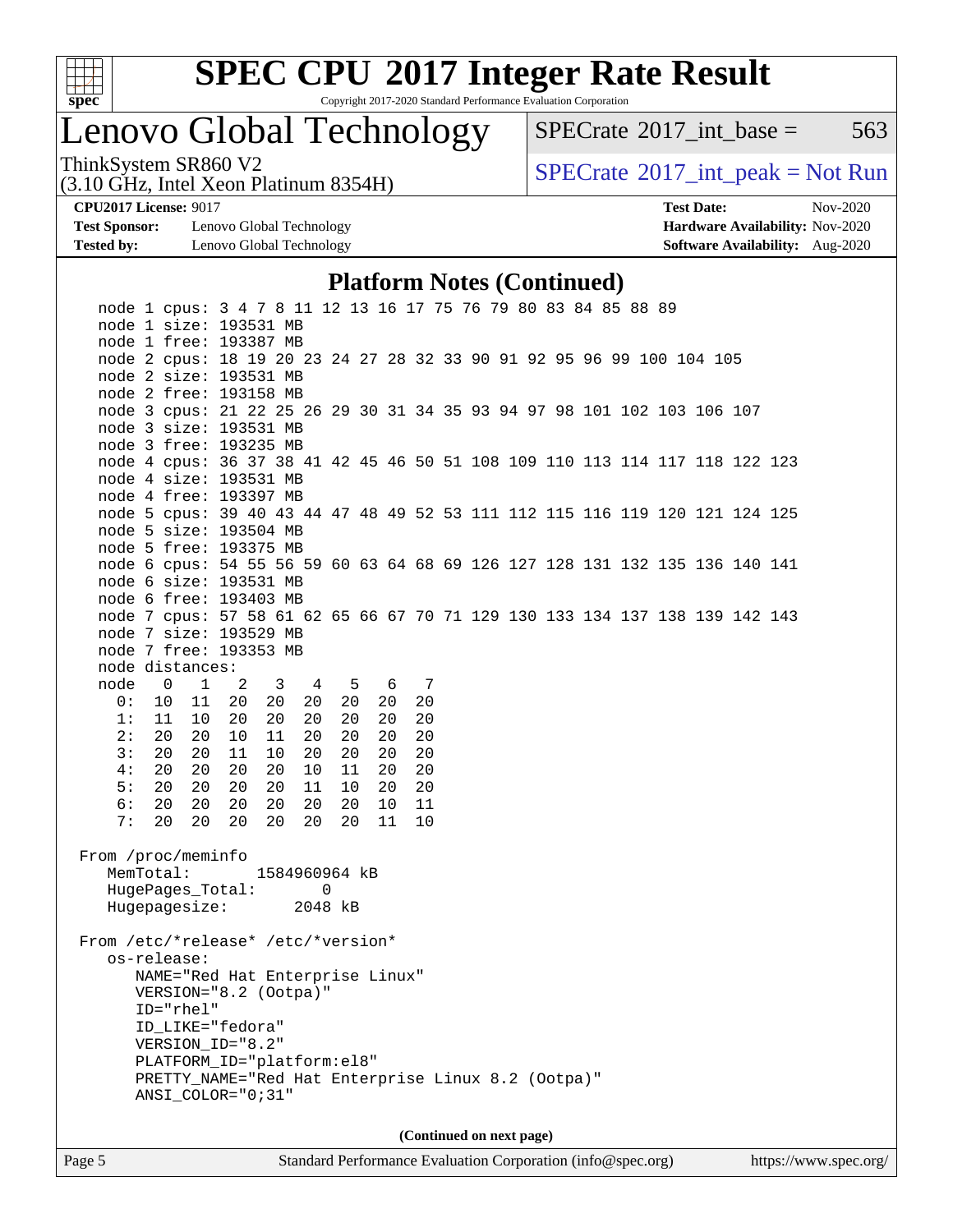

Copyright 2017-2020 Standard Performance Evaluation Corporation

### Lenovo Global Technology

[SPECrate](http://www.spec.org/auto/cpu2017/Docs/result-fields.html#SPECrate2017intbase)<sup>®</sup>2017 int base =  $563$ 

(3.10 GHz, Intel Xeon Platinum 8354H)

ThinkSystem SR860 V2  $\begin{array}{c} \text{SPECrate} \textcirc 2017\_int\_peak = Not Run \end{array}$  $\begin{array}{c} \text{SPECrate} \textcirc 2017\_int\_peak = Not Run \end{array}$  $\begin{array}{c} \text{SPECrate} \textcirc 2017\_int\_peak = Not Run \end{array}$ 

**[Test Sponsor:](http://www.spec.org/auto/cpu2017/Docs/result-fields.html#TestSponsor)** Lenovo Global Technology **[Hardware Availability:](http://www.spec.org/auto/cpu2017/Docs/result-fields.html#HardwareAvailability)** Nov-2020 **[Tested by:](http://www.spec.org/auto/cpu2017/Docs/result-fields.html#Testedby)** Lenovo Global Technology **[Software Availability:](http://www.spec.org/auto/cpu2017/Docs/result-fields.html#SoftwareAvailability)** Aug-2020

**[CPU2017 License:](http://www.spec.org/auto/cpu2017/Docs/result-fields.html#CPU2017License)** 9017 **[Test Date:](http://www.spec.org/auto/cpu2017/Docs/result-fields.html#TestDate)** Nov-2020

#### **[Platform Notes \(Continued\)](http://www.spec.org/auto/cpu2017/Docs/result-fields.html#PlatformNotes)**

 redhat-release: Red Hat Enterprise Linux release 8.2 (Ootpa) system-release: Red Hat Enterprise Linux release 8.2 (Ootpa) system-release-cpe: cpe:/o:redhat:enterprise\_linux:8.2:ga uname -a: Linux localhost.localdomain 4.18.0-193.el8.x86\_64 #1 SMP Fri Mar 27 14:35:58 UTC 2020 x86\_64 x86\_64 x86\_64 GNU/Linux Kernel self-reported vulnerability status: itlb\_multihit: Not affected CVE-2018-3620 (L1 Terminal Fault): Not affected Microarchitectural Data Sampling: Not affected CVE-2017-5754 (Meltdown): Not affected CVE-2018-3639 (Speculative Store Bypass): Mitigation: Speculative Store Bypass disabled via prctl and seccomp CVE-2017-5753 (Spectre variant 1): Mitigation: usercopy/swapgs barriers and \_\_user pointer sanitization CVE-2017-5715 (Spectre variant 2): Mitigation: Enhanced IBRS, IBPB: conditional, RSB filling tsx\_async\_abort: Not affected run-level 3 Nov 28 20:06 SPEC is set to: /home/cpu2017-1.1.0-ic19.1u2 Filesystem Type Size Used Avail Use% Mounted on /dev/sda4 xfs 839G 23G 816G 3% /home From /sys/devices/virtual/dmi/id BIOS: Lenovo M5E107H-1.00 10/18/2020 Vendor: Lenovo Product: ThinkSystem SR860 V2 Product Family: ThinkSystem Serial: none Additional information from dmidecode follows. WARNING: Use caution when you interpret this section. The 'dmidecode' program reads system data which is "intended to allow hardware to be accurately determined", but the intent may not be met, as there are frequent changes to hardware, firmware, and the "DMTF SMBIOS" standard. Memory: 48x Samsung M393A4K40DB3-CWE 32 GB 2 rank 3200 (End of data from sysinfo program)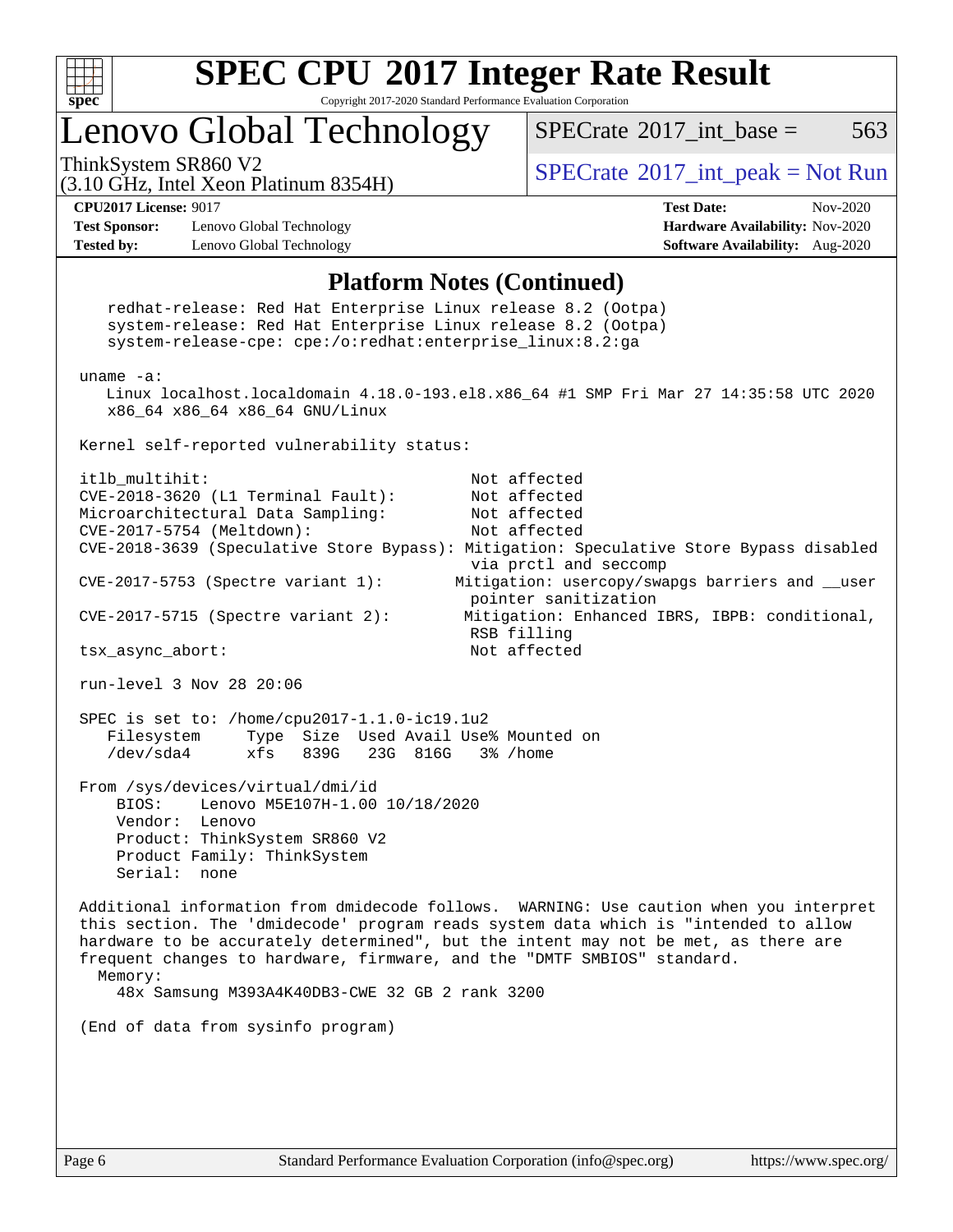

### Lenovo Global Technology

 $SPECTate$ <sup>®</sup>[2017\\_int\\_base =](http://www.spec.org/auto/cpu2017/Docs/result-fields.html#SPECrate2017intbase) 563

(3.10 GHz, Intel Xeon Platinum 8354H)

ThinkSystem SR860 V2<br>  $\begin{array}{c}\n\text{SPECrate} \textcirc 2017\_int\_peak = Not Run \\
\text{SPECrate} \textcirc 2017\_int\_peak = Not Run\n\end{array}$  $\begin{array}{c}\n\text{SPECrate} \textcirc 2017\_int\_peak = Not Run \\
\text{SPECrate} \textcirc 2017\_int\_peak = Not Run\n\end{array}$  $\begin{array}{c}\n\text{SPECrate} \textcirc 2017\_int\_peak = Not Run \\
\text{SPECrate} \textcirc 2017\_int\_peak = Not Run\n\end{array}$ 

**[Test Sponsor:](http://www.spec.org/auto/cpu2017/Docs/result-fields.html#TestSponsor)** Lenovo Global Technology **[Hardware Availability:](http://www.spec.org/auto/cpu2017/Docs/result-fields.html#HardwareAvailability)** Nov-2020 **[Tested by:](http://www.spec.org/auto/cpu2017/Docs/result-fields.html#Testedby)** Lenovo Global Technology **[Software Availability:](http://www.spec.org/auto/cpu2017/Docs/result-fields.html#SoftwareAvailability)** Aug-2020

**[CPU2017 License:](http://www.spec.org/auto/cpu2017/Docs/result-fields.html#CPU2017License)** 9017 **[Test Date:](http://www.spec.org/auto/cpu2017/Docs/result-fields.html#TestDate)** Nov-2020

### **[Compiler Version Notes](http://www.spec.org/auto/cpu2017/Docs/result-fields.html#CompilerVersionNotes)**

| 500.perlbench $r(base)$ 502.qcc $r(base)$ 505.mcf $r(base)$<br>C<br>525.x264 r(base) 557.xz r(base)                                                                                    |
|----------------------------------------------------------------------------------------------------------------------------------------------------------------------------------------|
| Intel(R) C Compiler for applications running on Intel(R) $64$ , Version<br>19.1.2.275 Build 20200604<br>Copyright (C) 1985-2020 Intel Corporation. All rights reserved.                |
| 520.omnetpp $r(base)$ 523.xalancbmk $r(base)$ 531.deepsjeng $r(base)$<br>$C++$<br>$541.$ leela r(base)                                                                                 |
| $Intel(R)$ C++ Compiler for applications running on $Intel(R)$ 64, Version<br>19.1.2.275 Build 20200604<br>Copyright (C) 1985-2020 Intel Corporation. All rights reserved.             |
| Fortran   548.exchange2 $r(base)$                                                                                                                                                      |
| Intel(R) Fortran Intel(R) 64 Compiler for applications running on Intel(R)<br>64, Version 19.1.2.275 Build 20200623<br>Copyright (C) 1985-2020 Intel Corporation. All rights reserved. |

### **[Base Compiler Invocation](http://www.spec.org/auto/cpu2017/Docs/result-fields.html#BaseCompilerInvocation)**

[C benchmarks](http://www.spec.org/auto/cpu2017/Docs/result-fields.html#Cbenchmarks): [icc](http://www.spec.org/cpu2017/results/res2020q4/cpu2017-20201207-24533.flags.html#user_CCbase_intel_icc_66fc1ee009f7361af1fbd72ca7dcefbb700085f36577c54f309893dd4ec40d12360134090235512931783d35fd58c0460139e722d5067c5574d8eaf2b3e37e92)

| $C_{++}$ benchmarks: |  |
|----------------------|--|
| icpc                 |  |

[Fortran benchmarks](http://www.spec.org/auto/cpu2017/Docs/result-fields.html#Fortranbenchmarks): [ifort](http://www.spec.org/cpu2017/results/res2020q4/cpu2017-20201207-24533.flags.html#user_FCbase_intel_ifort_8111460550e3ca792625aed983ce982f94888b8b503583aa7ba2b8303487b4d8a21a13e7191a45c5fd58ff318f48f9492884d4413fa793fd88dd292cad7027ca)

### **[Base Portability Flags](http://www.spec.org/auto/cpu2017/Docs/result-fields.html#BasePortabilityFlags)**

 500.perlbench\_r: [-DSPEC\\_LP64](http://www.spec.org/cpu2017/results/res2020q4/cpu2017-20201207-24533.flags.html#b500.perlbench_r_basePORTABILITY_DSPEC_LP64) [-DSPEC\\_LINUX\\_X64](http://www.spec.org/cpu2017/results/res2020q4/cpu2017-20201207-24533.flags.html#b500.perlbench_r_baseCPORTABILITY_DSPEC_LINUX_X64) 502.gcc\_r: [-DSPEC\\_LP64](http://www.spec.org/cpu2017/results/res2020q4/cpu2017-20201207-24533.flags.html#suite_basePORTABILITY502_gcc_r_DSPEC_LP64) 505.mcf\_r: [-DSPEC\\_LP64](http://www.spec.org/cpu2017/results/res2020q4/cpu2017-20201207-24533.flags.html#suite_basePORTABILITY505_mcf_r_DSPEC_LP64) 520.omnetpp\_r: [-DSPEC\\_LP64](http://www.spec.org/cpu2017/results/res2020q4/cpu2017-20201207-24533.flags.html#suite_basePORTABILITY520_omnetpp_r_DSPEC_LP64)

**(Continued on next page)**

Page 7 Standard Performance Evaluation Corporation [\(info@spec.org\)](mailto:info@spec.org) <https://www.spec.org/>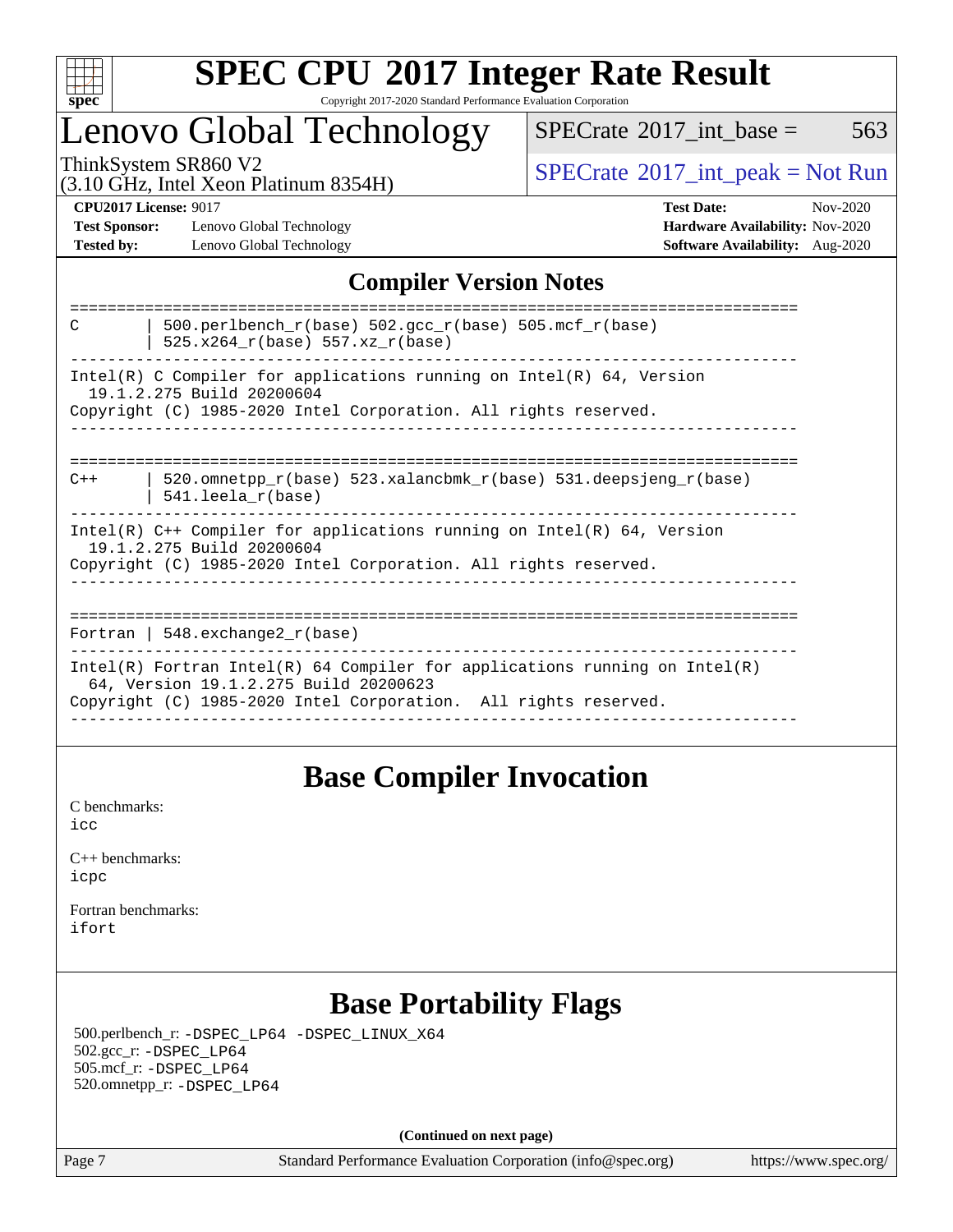

### Lenovo Global Technology

(3.10 GHz, Intel Xeon Platinum 8354H)

 $SPECTate$ <sup>®</sup>[2017\\_int\\_base =](http://www.spec.org/auto/cpu2017/Docs/result-fields.html#SPECrate2017intbase) 563

ThinkSystem SR860 V2  $\begin{array}{c} \text{SPECrate} \textcirc 2017\_int\_peak = Not Run \end{array}$  $\begin{array}{c} \text{SPECrate} \textcirc 2017\_int\_peak = Not Run \end{array}$  $\begin{array}{c} \text{SPECrate} \textcirc 2017\_int\_peak = Not Run \end{array}$ 

**[Test Sponsor:](http://www.spec.org/auto/cpu2017/Docs/result-fields.html#TestSponsor)** Lenovo Global Technology **[Hardware Availability:](http://www.spec.org/auto/cpu2017/Docs/result-fields.html#HardwareAvailability)** Nov-2020 **[Tested by:](http://www.spec.org/auto/cpu2017/Docs/result-fields.html#Testedby)** Lenovo Global Technology **[Software Availability:](http://www.spec.org/auto/cpu2017/Docs/result-fields.html#SoftwareAvailability)** Aug-2020

**[CPU2017 License:](http://www.spec.org/auto/cpu2017/Docs/result-fields.html#CPU2017License)** 9017 **[Test Date:](http://www.spec.org/auto/cpu2017/Docs/result-fields.html#TestDate)** Nov-2020

### **[Base Portability Flags \(Continued\)](http://www.spec.org/auto/cpu2017/Docs/result-fields.html#BasePortabilityFlags)**

 523.xalancbmk\_r: [-DSPEC\\_LP64](http://www.spec.org/cpu2017/results/res2020q4/cpu2017-20201207-24533.flags.html#suite_basePORTABILITY523_xalancbmk_r_DSPEC_LP64) [-DSPEC\\_LINUX](http://www.spec.org/cpu2017/results/res2020q4/cpu2017-20201207-24533.flags.html#b523.xalancbmk_r_baseCXXPORTABILITY_DSPEC_LINUX) 525.x264\_r: [-DSPEC\\_LP64](http://www.spec.org/cpu2017/results/res2020q4/cpu2017-20201207-24533.flags.html#suite_basePORTABILITY525_x264_r_DSPEC_LP64) 531.deepsjeng\_r: [-DSPEC\\_LP64](http://www.spec.org/cpu2017/results/res2020q4/cpu2017-20201207-24533.flags.html#suite_basePORTABILITY531_deepsjeng_r_DSPEC_LP64) 541.leela\_r: [-DSPEC\\_LP64](http://www.spec.org/cpu2017/results/res2020q4/cpu2017-20201207-24533.flags.html#suite_basePORTABILITY541_leela_r_DSPEC_LP64) 548.exchange2\_r: [-DSPEC\\_LP64](http://www.spec.org/cpu2017/results/res2020q4/cpu2017-20201207-24533.flags.html#suite_basePORTABILITY548_exchange2_r_DSPEC_LP64) 557.xz\_r: [-DSPEC\\_LP64](http://www.spec.org/cpu2017/results/res2020q4/cpu2017-20201207-24533.flags.html#suite_basePORTABILITY557_xz_r_DSPEC_LP64)

**[Base Optimization Flags](http://www.spec.org/auto/cpu2017/Docs/result-fields.html#BaseOptimizationFlags)**

#### [C benchmarks](http://www.spec.org/auto/cpu2017/Docs/result-fields.html#Cbenchmarks):

```
-m64 -qnextgen -std=c11
-Wl,-plugin-opt=-x86-branches-within-32B-boundaries -Wl,-z,muldefs
-xCORE-AVX512 -O3 -ffast-math -flto -mfpmath=sse -funroll-loops
-qopt-mem-layout-trans=4
-L/usr/local/IntelCompiler19/compilers_and_libraries_2020.3.275/linux/compiler/lib/intel64_lin
-lqkmalloc
```
#### [C++ benchmarks](http://www.spec.org/auto/cpu2017/Docs/result-fields.html#CXXbenchmarks):

[-m64](http://www.spec.org/cpu2017/results/res2020q4/cpu2017-20201207-24533.flags.html#user_CXXbase_m64-icc) [-qnextgen](http://www.spec.org/cpu2017/results/res2020q4/cpu2017-20201207-24533.flags.html#user_CXXbase_f-qnextgen) [-Wl,-plugin-opt=-x86-branches-within-32B-boundaries](http://www.spec.org/cpu2017/results/res2020q4/cpu2017-20201207-24533.flags.html#user_CXXbase_f-x86-branches-within-32B-boundaries_0098b4e4317ae60947b7b728078a624952a08ac37a3c797dfb4ffeb399e0c61a9dd0f2f44ce917e9361fb9076ccb15e7824594512dd315205382d84209e912f3) [-Wl,-z,muldefs](http://www.spec.org/cpu2017/results/res2020q4/cpu2017-20201207-24533.flags.html#user_CXXbase_link_force_multiple1_b4cbdb97b34bdee9ceefcfe54f4c8ea74255f0b02a4b23e853cdb0e18eb4525ac79b5a88067c842dd0ee6996c24547a27a4b99331201badda8798ef8a743f577) [-xCORE-AVX512](http://www.spec.org/cpu2017/results/res2020q4/cpu2017-20201207-24533.flags.html#user_CXXbase_f-xCORE-AVX512) [-O3](http://www.spec.org/cpu2017/results/res2020q4/cpu2017-20201207-24533.flags.html#user_CXXbase_f-O3) [-ffast-math](http://www.spec.org/cpu2017/results/res2020q4/cpu2017-20201207-24533.flags.html#user_CXXbase_f-ffast-math) [-flto](http://www.spec.org/cpu2017/results/res2020q4/cpu2017-20201207-24533.flags.html#user_CXXbase_f-flto) [-mfpmath=sse](http://www.spec.org/cpu2017/results/res2020q4/cpu2017-20201207-24533.flags.html#user_CXXbase_f-mfpmath_70eb8fac26bde974f8ab713bc9086c5621c0b8d2f6c86f38af0bd7062540daf19db5f3a066d8c6684be05d84c9b6322eb3b5be6619d967835195b93d6c02afa1) [-funroll-loops](http://www.spec.org/cpu2017/results/res2020q4/cpu2017-20201207-24533.flags.html#user_CXXbase_f-funroll-loops) [-qopt-mem-layout-trans=4](http://www.spec.org/cpu2017/results/res2020q4/cpu2017-20201207-24533.flags.html#user_CXXbase_f-qopt-mem-layout-trans_fa39e755916c150a61361b7846f310bcdf6f04e385ef281cadf3647acec3f0ae266d1a1d22d972a7087a248fd4e6ca390a3634700869573d231a252c784941a8) [-L/usr/local/IntelCompiler19/compilers\\_and\\_libraries\\_2020.3.275/linux/compiler/lib/intel64\\_lin](http://www.spec.org/cpu2017/results/res2020q4/cpu2017-20201207-24533.flags.html#user_CXXbase_linkpath_6eb3b1b8be403820338b5b82e7a1c217a861a8962ac718a6253be1483b50620487664a39a847caf560d84a6b8bab7cca33d9f414525a12ede1e9473db34a3d08) [-lqkmalloc](http://www.spec.org/cpu2017/results/res2020q4/cpu2017-20201207-24533.flags.html#user_CXXbase_qkmalloc_link_lib_79a818439969f771c6bc311cfd333c00fc099dad35c030f5aab9dda831713d2015205805422f83de8875488a2991c0a156aaa600e1f9138f8fc37004abc96dc5)

#### [Fortran benchmarks:](http://www.spec.org/auto/cpu2017/Docs/result-fields.html#Fortranbenchmarks)

```
-m64 -Wl,-plugin-opt=-x86-branches-within-32B-boundaries -Wl,-z,muldefs
-xCORE-AVX512 -O3 -ipo -no-prec-div -qopt-mem-layout-trans=4
-nostandard-realloc-lhs -align array32byte -auto
-mbranches-within-32B-boundaries
-L/usr/local/IntelCompiler19/compilers_and_libraries_2020.3.275/linux/compiler/lib/intel64_lin
-lqkmalloc
```
[The flags files that were used to format this result can be browsed at](tmsearch) [http://www.spec.org/cpu2017/flags/Intel-ic19.1u1-official-linux64\\_revA.html](http://www.spec.org/cpu2017/flags/Intel-ic19.1u1-official-linux64_revA.html) <http://www.spec.org/cpu2017/flags/Lenovo-Platform-SPECcpu2017-Flags-V1.2-Cooperlake-A.html>

[You can also download the XML flags sources by saving the following links:](tmsearch) [http://www.spec.org/cpu2017/flags/Intel-ic19.1u1-official-linux64\\_revA.xml](http://www.spec.org/cpu2017/flags/Intel-ic19.1u1-official-linux64_revA.xml) <http://www.spec.org/cpu2017/flags/Lenovo-Platform-SPECcpu2017-Flags-V1.2-Cooperlake-A.xml>